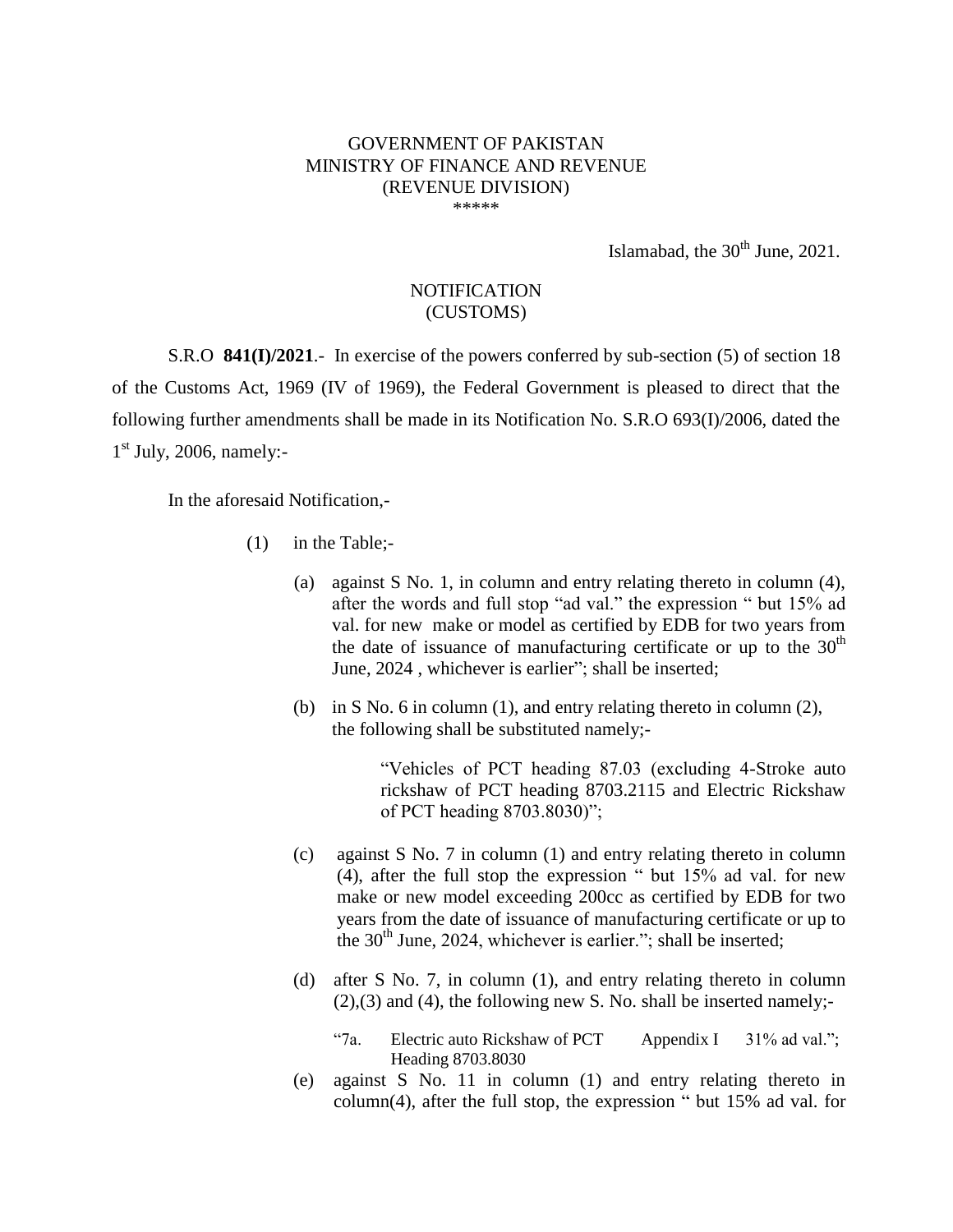new make or new model exceeding 125cc as certified by EDB for two years from the date of issuance of manufacturing certificate or up to the  $30<sup>th</sup>$  June, 2024, whichever is earlier."; shall be inserted;

- (f) against S No. 12 in column (1) and entry relating thereto in column (4), after full stop, the expression " but 15% ad val. for new make or new model exceeding 200cc as certified by EDB for two years from the date of issuance of manufacturing certificate or up to the  $30<sup>th</sup>$ June, 2024, whichever is earlier."; shall be inserted;
- (2) in the third proviso, for the full stop at the end, a colon shall be substituted and thereafter the following new provisos shall be added, namely,-

"Provided also that in line with electric vehicles policy approved vide Economic Coordination Committee (ECC) decision in case No. ECC-244/27/2020 dated 10.06.2020 and ratified by the Cabinet vide case No. 399/23/2020 dated 16.06.2020 implemented vide Part- $V(A)$  to the 5<sup>th</sup> Schedule of Customs Act, 1969, the additional Customs duty leviable under this notification shall not be charged on sub-components and components, imported in any kit form, by an assembler or manufacturer approved by Engineering Development Board for the Electric vehicles mentioned under Sr. No. 2,3,5 and 11 of the Table of SRO 693(I)/2006 dated 01.07.2006 for a period of five years from the start of assembly or manufacturing of respective vehicles:

> Provided also that Appendix-I and Appendix-II will be updated bi-annually by December 31 and June 30 of every year on recommendation of Engineering Development Board. The components or assemblies localized by any OEM or vendor in respective vehicle category shall qualify for inclusion in Appendix-I and Appendix-II.";

- $(3)$  in Appendix-I,-
	- (a) in column (1), for PCT heading "4016.9930", and entry relating thereto in column (2), in serial No. (3), the following shall be substituted;

"Rubber cover for kick starter lever, foundation rubber for engine mounting, rubber bushings, rubber plugs, rubber insulators, packing rubber for wind screen, rubber mountings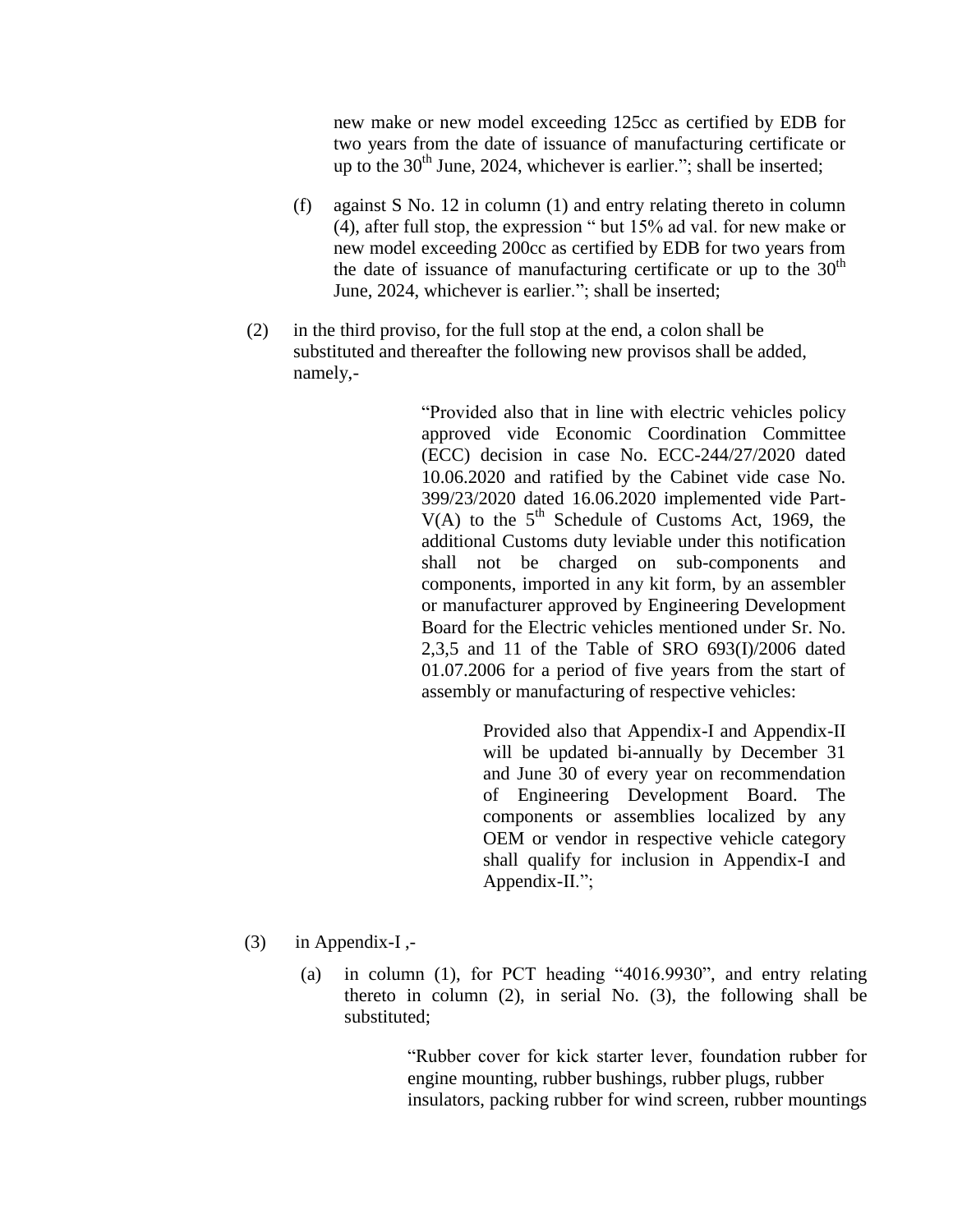for silencer pipes bushes, boots, and mud flappers, meant for industrial assembly / manufacture of vehicles of sub – heading 8703.2115, 8703.8030, 8704.3150";

(b) in column (1), for PCT heading "7009.1010" and entry relating thereto in column (2), the following shall be substituted;

> "- - - Rear view mirrors for motor cars of heading 87.03, and vehicles of sub-headings 8703.2113, 8703.2115, 8703.2195,8703.2240, 8703.2260, 8703.2313, 8703.2323, 8703.3223, 8703.3225, 8704.3130, 8703.8030, 8704.3150, 8704.3190, and vehicles of heading 87.11";

(c) in column (1), for PCT heading "8206.0010" and entry relating thereto in column (2), the following shall be substituted;

> "- - - For motor cars of heading 87.03 and vehicles of subheadings 8703.2113, 8703.2115, 8703.2193, 8703.2195, 8703.2240, 8703.2260, 8703.2313, 8703.2323, 8703.3223, 8703.3225, 8703.8030, 8704.2190, 8704.3130, 8704.3150 and 8704.3190";

(d) in column (1), for PCT heading "8705.1010" and entry relating thereto in column (2), the following shall be substituted;

> "- - - Meant for motor cars of heading 87.03, vehicles of subheadings 8703.2113, 8703.2115, 8703.2193, 8703.2195, 8703.2240, 8703.2260, 8703.2313, 8703.2323, 8703.3223, 8703.3225, 8703.8030, 8704.2190, 8704.3130, 8704.3150, 8704.3190 vehicles of heading 87.11";

(e) in column (1), for PCT heading "8512.2010" and entry relating thereto in column (2), the following shall be substituted;

"- - - Following components of motor vehicles;

(1) Head light for vehicles of sub-headings 8703.2115, 8703.2260, 8703.2313, 8703.2323, 8703.3223, 8703.3225, 8703.8030, 8704.3150 and vehicles of heading 87.11; (2) Lamp assembly, front turn signal for motor cars of heading 87.03 (not exceeding 1200cc), vehicles of subheadings 8703.2113, 8703.2115, 8703.2193, 8703.2195, 8703.2240,8703.3225, 8703.8030, 8704.3130, 8704.3150, 8704.3190 and vehicles of heading 87.11

(3) Lamp assembly for luggage compartment for vehicles of heading 87.03

(4) Lamp assembly for illuminating license plate for motor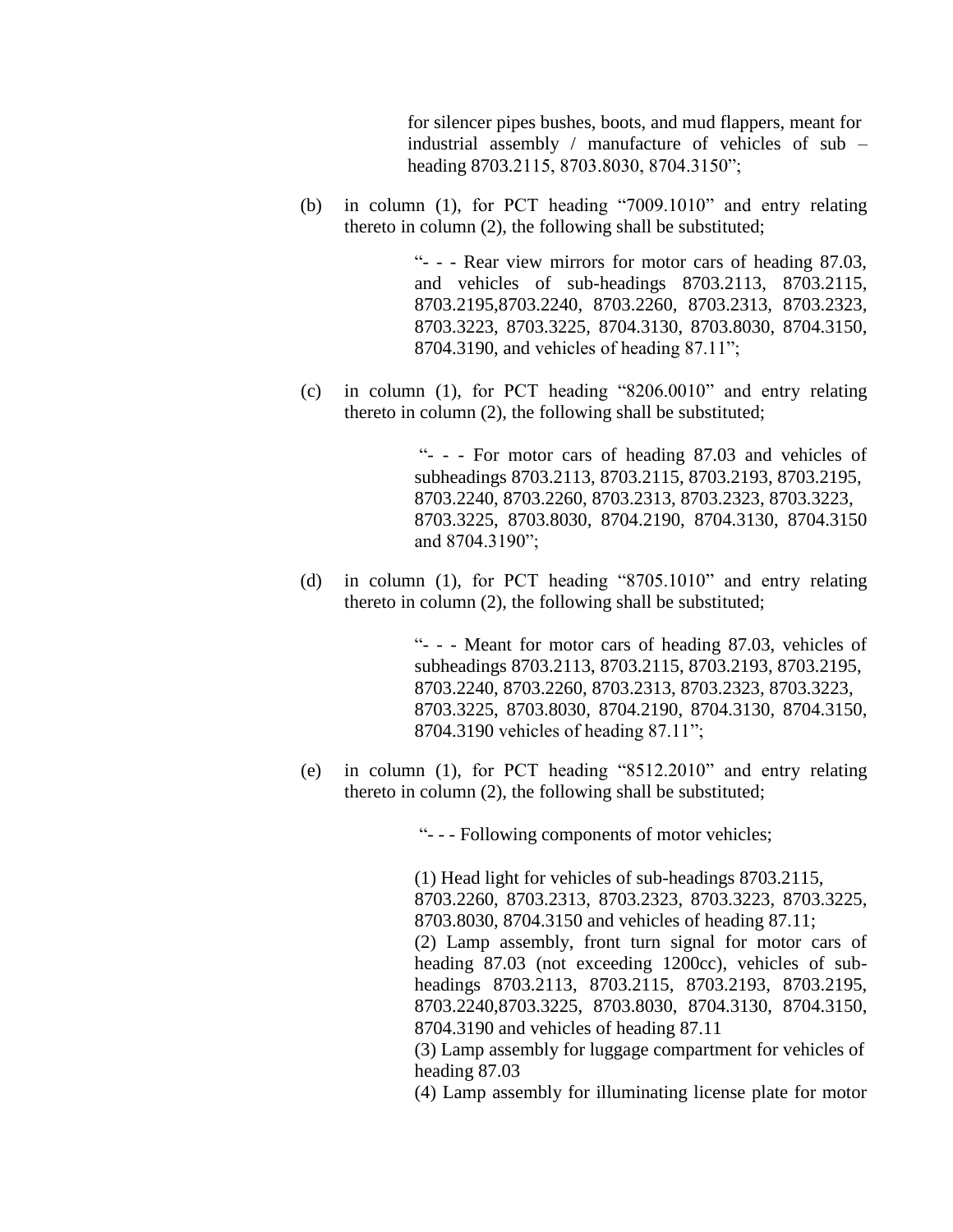cars of heading 87.03 and vehicles of sub-headings 8703.2113, 8703.2193, 8703.2195, 8703.2240, 8703.2260, 8703.2313, 8703.2323, 8703.3223, 8704.2190, 8704.3130 and 8704.3190;

(5) Rear combination lamp / back up lamp / rear turning indicator / plough lamps / reverse light / parking light for motor cars of heading 87.03 (not exceeding 800cc), vehicles of subheadings 8703.2113, 8703.2115, 8703.2195, 8703.2240, 8703.3225, 8703.8030, 8704.3130, 8704.3150, 8704.3190 and 87.11;

(6) Lamp assembly, side body turning indicator for motor cars of heading 87.03 and vehicles of sub-headings 8703.2113, 8703.2115, 8703.2193, 8703.2195, 8703.2240, 8703.2260, 8703.2313, 8703.2323, 8703.3223, 8703.3225, 8703.8030, 8704.3130, 8704.3150 and 8704.3190;

(7) Turn flasher assembly for motor cars of heading 87.03 (not exceeding 1200 cc) and vehicles of sub-heading 8703.2115, 8703.8030 and 8704.3150 winking devices for vehicles of heading 87.11

(8) Car ceiling lamp/room lamp for motor cars of heading 87.03 not exceeding 1200cc and vehicles of sub-headings 8703.2113, 8703.2193, 8703.2195, 8703.2240, 8703.2260, 8703.2313, 8703.2323, 8703.3223, 8703.3225, 8704.2190, 8704.3130 and 8704.3190"

(f) in column (1), for PCT heading "8512.3010" and entry relating thereto in column (2), the following shall be substituted;

> "- - - For vehicles of sub-headings 8703.2113, 8703.2115, 8703.2193, 8703.2195, 8703.2240, 8703.3225, 8703.8030, 8704.2190, 8704.3130, 8704.3150, 8704.3190 and heading 87.11";

(g) in column (1), for PCT heading "8544.3011" and entry relating thereto in column (2), the following shall be substituted;

> "- - - - Wiring sets and cable sets for motor cars of heading 87.03 and vehicles of sub-headings 8703.2113, 8703.2115, 8703.2193, 8703.2195, 8703.2240, 8703.2260, 8703.2313, 8703.2323, 8703.3223, 8703.3225, 8703.8030, 8704.2190, 8704.3130, 8704.3150, 8704.3190 and vehicles of heading 87.11";

(h) in column (1), for PCT heading "8544.4221" and entry relating thereto in column (2), the following shall be substituted;

"- - - -Wiring sets and cable sets for motor cars of heading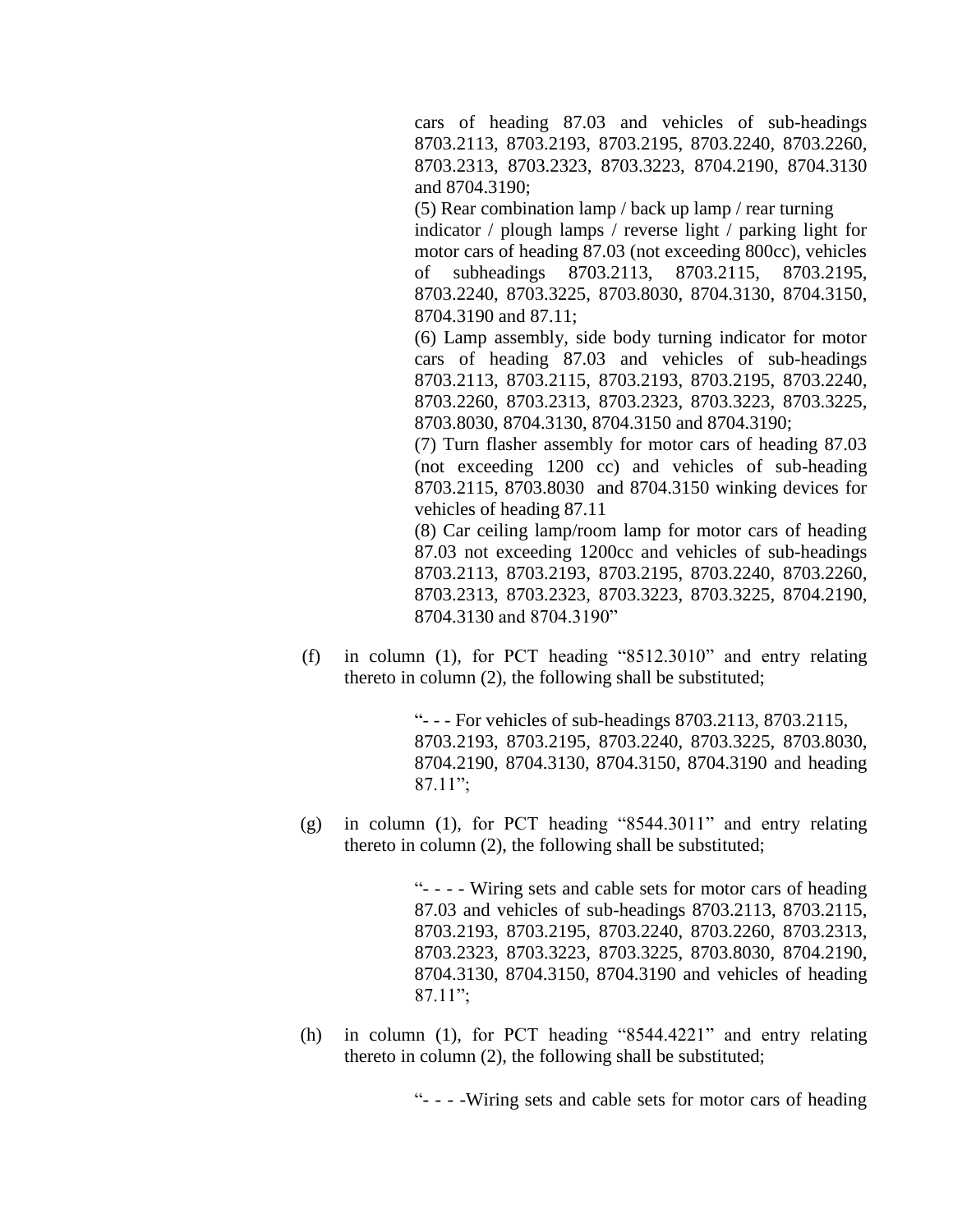87.03 and vehicles of sub-headings 8703.2113,8703.2115, 8703.2193, 8703.2195, 8703.2240, 8703.2260, 8703.2313, 8703.2323, 8703.3223, 8703.3225, 8703.8030, 8704.2190, 8704.3130, 8704.3150, 8704.3190 and vehicles of heading 87.11";

(i) in column (1), for PCT heading "8708.1020" and entry relating thereto in column (2), the following shall be substituted;

> "- - - (1) Following components for motor cars of heading 87.03

(i) Front and Rear Bumper (cover)

(ii) Member/reinforcement for bumpers

(iii) Side supports for bumpers

(2) Following components for vehicles of heading 8703.2113, 8703.2195, 8703.2240, 8704.3130

(i) Front and rear bumper (covers)

(ii) Stays/ bracket for covers

(3) Front bumper ( sheet metal part ) for vehicles of subheading 8703.2260, 8703.2313, 8703.2323 and 8703.3223

(4) Front bumper and parts thereof for vehicles of sub – headings 8704.2190 and 8704.3190

(5) Bumpers and parts thereof for vehicles of sub -heading 8703.2115, 8703.8030, 8704.3150

(6) Front bumpers for vehicles of sub – heading 8703.3225";

(j) in column (1), for PCT heading "8708.2931" and entry relating thereto in column  $(2)$ , in serial  $(E)$  the following shall be substituted;

> "Parts and accessories of bodies (including cabs) for vehicles of sub - heading 8703.2115 and 8703.8030";

(k) in column (1), for PCT heading "8708.2941" and entry relating thereto in column (2), in serial (D) the following shall be substituted;

> "Parts and accessories of bodies (including cabs) for vehicles of sub - heading 8704.3150";

(l) in column (1), for PCT heading "8708.3020" and entry relating thereto in column (2), the following shall be substituted;

> "- - - Following components for vehicles of heading 87.03 (1) Brake pedal box assembly and parts, top cover for brake pedal (sheet metal), hand brake lever assembly and parts and brake pipes of vehicles of sub – heading 8703.3225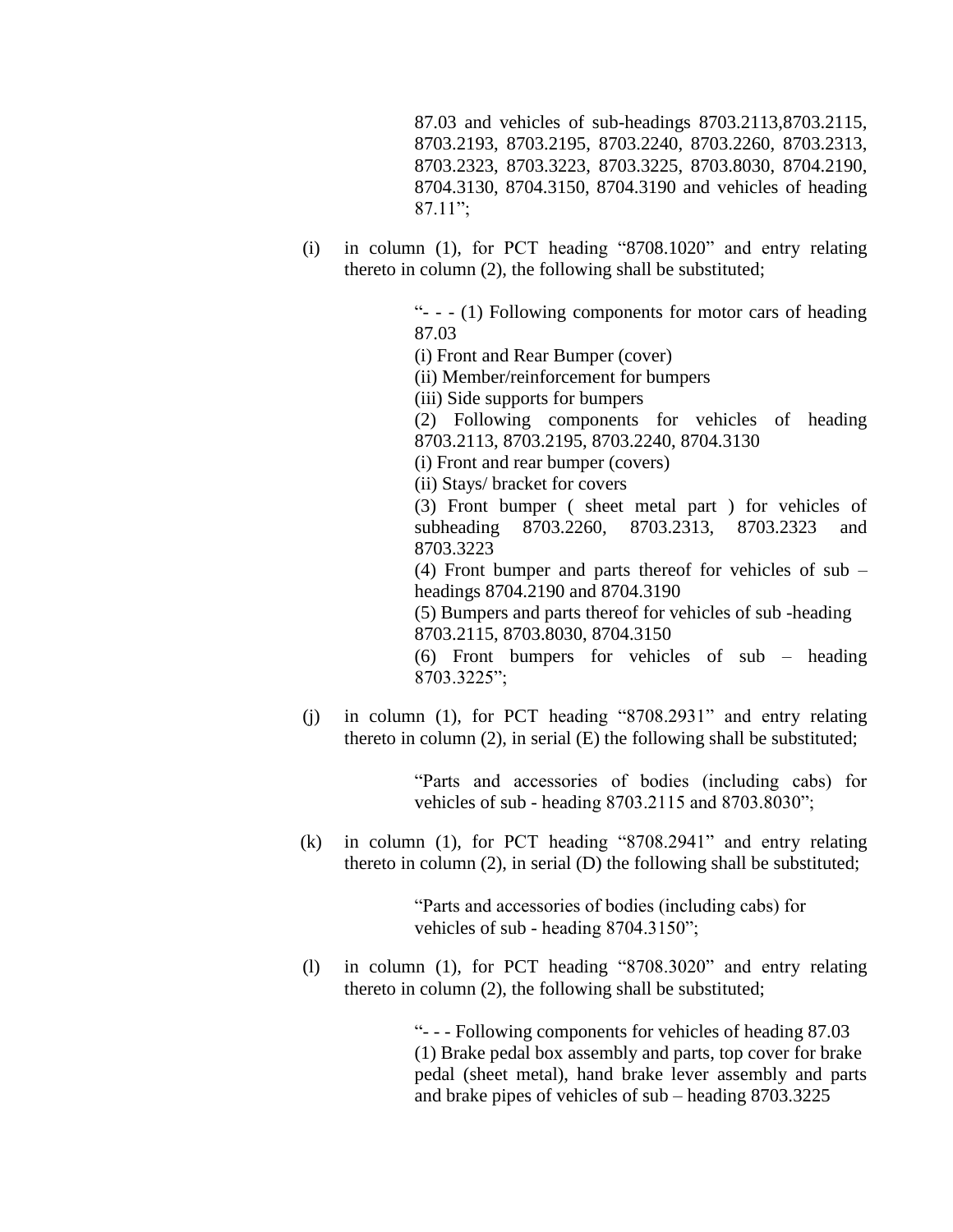(2) Brake tubes, pipes and their covers of motor cars of heading 87.03 and vehicles of sub-headings 8703.2113, 8703.2195, 8703.2240, 8703.2260, 8703.2313, 8703.2323 and 8703.3223

(3) Brakes and parts thereof (excluding brake master cylinder / pump, actuator and strut) and Mounted brake linings for vehicles of sub heading 8703.2115 and 8703.8030.

(4) Cable parking brake and parts thereof, of motor cars of heading 87.03 and vehicles of sub-heading 8703.2113, 8703.2195 and 8703.2240;

(5) Disc/ drum brake of motor cars of heading 87.03 and vehicles of sub-headings 8703.2113, 8703.2193, 8703.2195 and 8703.2240

(6) Dust Cover for brake disc of motor cars of heading 87.03 and vehicles of sub-heading 8703.2193

(7) Lever parking brake assembly and parts thereof, of motor cars of heading 87.03 and vehicles of sub-headings 8703.2113, 8703.2193, 8703.2195, 8703.2240, 8703.2260, 8703.2313, 8703.2323 and 8703.3223

(8) Brake Pedal and housing assembly and parts thereof for motorcars of sub-headings 87.03 and 8703.2193

(9) Brake Pedal assembly and parts thereof; Parking brake cable and parts thereof for vehicles of sub-headings 8703.2260, 8703.2313, 8703.2323 and 8703.3223";

(m) in column (1), for PCT heading "8708.7010" and entry relating thereto in column (2), the following shall be substituted;

> - - - Road wheels (excluding casted), rims discs, caps, ornaments and weights for motor cars of heading 87.03 and vehicles of sub-headings 8703.2113, 8703.2115, 8703.2193, 8703.2195, 8703.2240, 8703.2260, 8703.2313, 8703.2323, 8703.3223, 8703.8030, 8704.2190, 8704.3130, 8704.3150 and 8704.3190";

(n) in column (1), for PCT heading "8708.8010" and entry relating thereto in column (2), the following shall be substituted;

> "- - - (1) Suspension Shock absorbers for motor cars of heading 87.03 and vehicles of sub-headings 8703.2113, 8703.2115, 8703.2193, 8703.2195, 8703.2240, 8703.8030, 8704.2190, 8704.3130, 8704.3150 and 8704.3190 (2) Parts of shock absorber for the vehicle of sub heading 8703.2115 and 8704.3150";

(o) in column (1), for PCT heading "8708.9410" and entry relating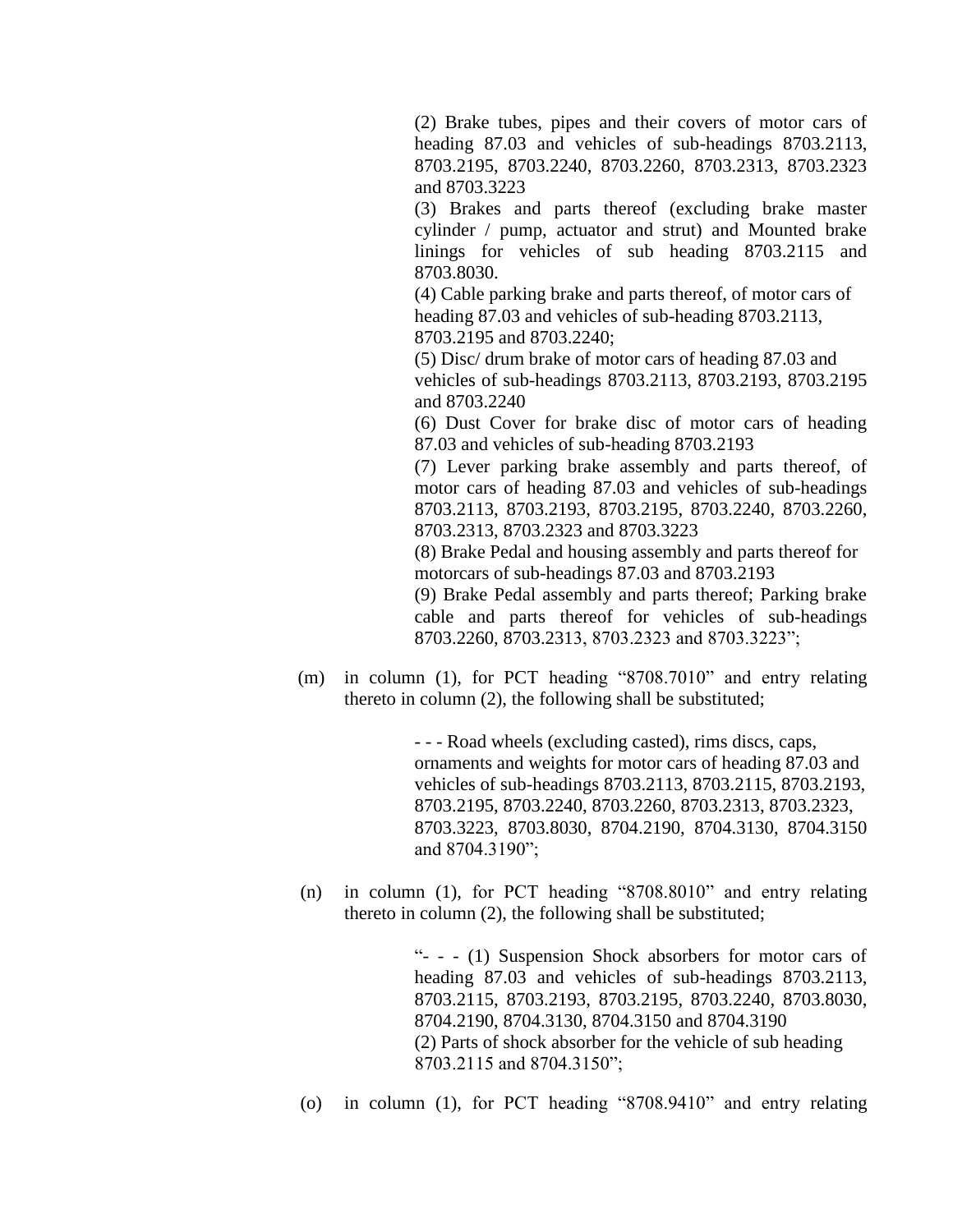thereto in column (2), the following shall be substituted;

"- - - (1) Steering wheels (non air bag/ non PU foamed type) for motor cars of heading 87.03 not exceeding 1200cc and vehicles of sub-headings 8703.2113, 8703.2193, 8703.2195, 8703.2240, 8704.3130 and 8704.3190; steering knuckle arm left and steering drag link for vehicles of sub heading 8704.2190

(2) Steering gears and links for motor cars of heading 87.03, not exceeding 800 cc

(3) Covers for steering column for motor cars of heading 87.03 and vehicles of sub-heading 8703.2113, 8703.2195, 8703.2240, 8704.3130 and 8704.3190;

(4) Steering column for vehicles of sub-heading 8703.2113, 8703.2195, 8703.2240 and 8704.3130;

(5) Bracket steering gear box for vehicles of sub-heading 8703.2113, 8703.2195, 8703.2240 and 8704.3130 and (6) steering wheels, steering columns, steering boxes and Steering stem for vehicles of sub - heading 8703.2115, 8703.8030, 8704.3150";

(p) in column (1), for PCT heading "8708.9930" and entry relating thereto in column  $(2)$ , in serial  $(E)$  the following shall be substituted;

> "(E)Following components for vehicles of sub heading 8703.2115 and 8703.8030

- (1) Air filter assembly and parts thereof
- (2) Battery carrier assembly and parts thereof
- (3) Brackets
- (4) Brake oil tank
- (5) Breather tube
- (6) Chassis and parts thereof
- (7) Control cables assemblies and parts thereof
- (8) Engine mounting bolt; Engine cover
- (9) Engine mounting bridge / cross member
- (10) Fuel pipes
- (11) Fuel tank assembly and parts thereof; cap fuel tank
- (12) Fuse box assembly and parts thereof
- (13) Handle grip
- (14) Internal cock for handle grip
- (15) Kick starter assembly and parts thereof
- (16) Knobs
- (17) Lever assembly gear shift
- (18) Sleeve for wheel
- (19) Spacer for wheel
- (20) Speedometer cable assembly and parts thereof
- (21) Torque rod
- (22) Wheel nuts";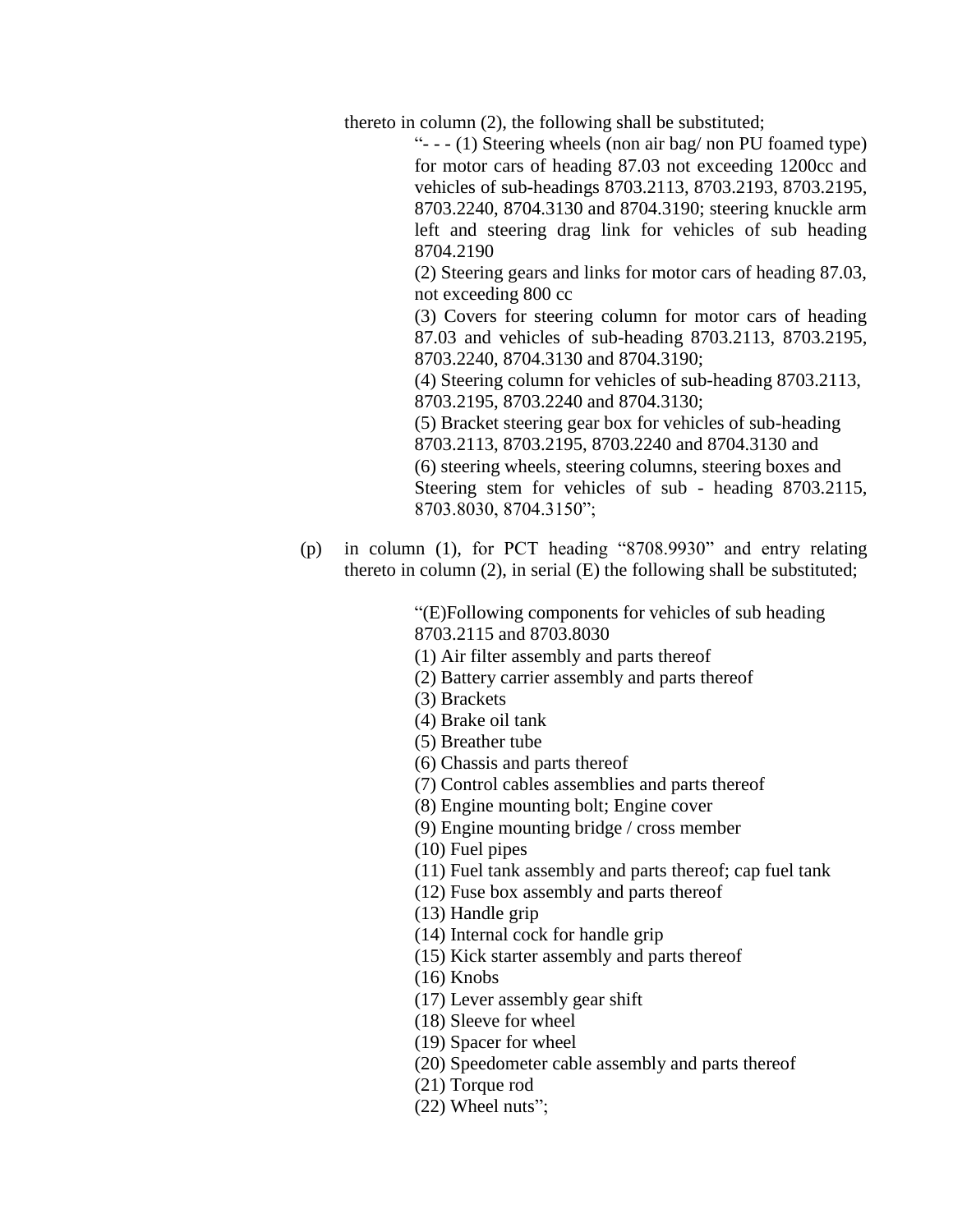(q) in column (1), for PCT heading "9401.2010" and entry relating thereto in column (2), the following shall be substituted;

> "- - - For motor cars of heading 87.03 and vehicles of subheadings 8703.2113, 8703.2115, 8703.2193, 8703.2195, 8703.2240, 8703.2260, 8703.2313, 8703.3223, 8703.3223, 8703.3225, 8703.8030, 8704.2190, 8704.3130, 8704.3150 and 8704.3190"; and

(r) in column (1), for PCT heading "9401.9010" and entry relating thereto in column (2), the following shall be substituted;

> "- - - Seat parts made of foam, head/arm rests and seat frames for motor cars of heading 87.03 and vehicles of subheadings 8703.2113, 8703.2115, 8703.2193, 8703.2195, 8703.2240, 8703.2260, 8703.2313, 8703.3223, 8703.3223, 8703.3225, 8703.8030, 8704.2190, 8704.3130, 8704.3150 and 8704.3190";

- (4) in Appendix-II,-
	- (a) in column (1), for PCT heading "4012.9010" and entry relating thereto in column (2), the following shall be substituted;

"- - - Flaps for use with tyres / tubes for vehicles of sub heading 8701.2020, 8701.2040, 8701.2060, 8701.2090, 8704.9030 and 8704.2219";

(b) in column (1), for PCT heading "4016.9920" and entry relating thereto in column  $(2)$ , in serial No.  $(1)$  and  $(3)$  the following shall be substituted;

> "(1) Cushion / pad sub - assembly for cabin mounting rear member, for vehicles of sub - heading 8704.2219 and 8704.9030 (3) Mud flaps / mud guards for vehicles of heading 87.02 and sub – headings 8701.2020, 8704.2040, 8701.2060, 8701.2090, 8704.2219, 8704.2299, 8704.9030 and 8704.2390";

(c) in column (1), for PCT heading "7320.1020" and entry relating thereto in column (2), the following shall be substituted;

> "- - - For vehicles of heading 87.02 and sub-headings 8701.2020, 8701.2040, 8701.2060, 8701.2090, 8704.2219, 8704.2299, 8704.9030 and 8704.2390";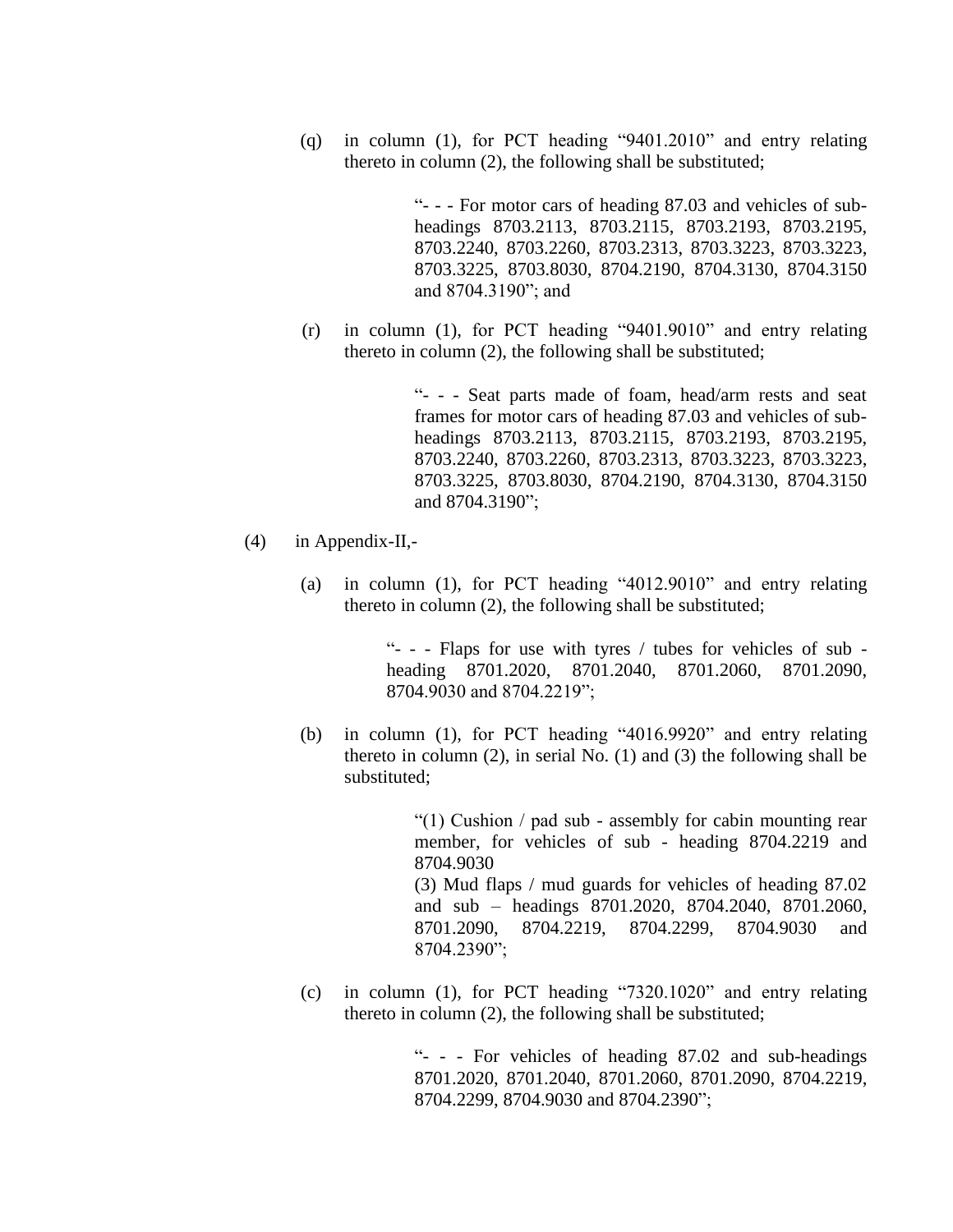(d) in column (1), for PCT heading "8206.0020" and entry relating thereto in column (2), the following shall be substituted;

> '- - - For vehicles of heading 87.02 and sub-headings 8701.2020, 8701.2040, 8701.2060, 8701.2090, 8701.9220, 8701.9320, 8704.2219, 8704.2299, 8704.9030 and 8704.2390;

(e) in column (1), for PCT heading "8302.3020" and entry relating thereto in column (2), the following shall be substituted;

> "- - - Window opening mechanism, rack and pinion type for vehicles of sub-heading 8704.2219 and 8704.9030"

(f) in column (1), for PCT heading "8507.1020" and entry relating thereto in column (2), the following shall be substituted;

> "- - - Meant for vehicles of heading 87.02 and sub-headings 8701.2020, 8701.2040, 8701.2060, 8701.2090, 8701.9290, 8701.9390, 8704.2219, 8704.2299, 8704.9030 and 8704.2390";

(g) in column (1), for PCT heading "8512.2020" and entry relating thereto in column  $(2)$ , in serial No.  $(2)$ ,  $(4)$  and  $(6)$  the following shall be substituted respectively;

> "(2) Lamp assembly, front turn signal for vehicles of subheading 8701.9220, 8701.9320, 8704.9030 and 8704.2219

> (4) Rear combination lamp / back up lamp / rear turning indicator / plough lamps / reverse light / parking light for vehicles of heading 87.02 and sub-headings 8701.2020, 8701.2040, 8701.2060, 8701.2090, 8701.9290, 8701.9390, 8704.2219, 8704.2299, 8704.9030 and 8704.2390

> (6) Ceiling lamp/room lamp for vehicles of sub-heading 8704.2219 and 8704.9030";

(h) in column (1), for PCT heading "8512.4020" and entry relating thereto in column (2), the following shall be substituted;

> "- - - Wiper arm and blade assembly for vehicles of subheading 8704.2219 and 8704.9030";

(i) in column (1), for PCT heading "8544.3012" and entry relating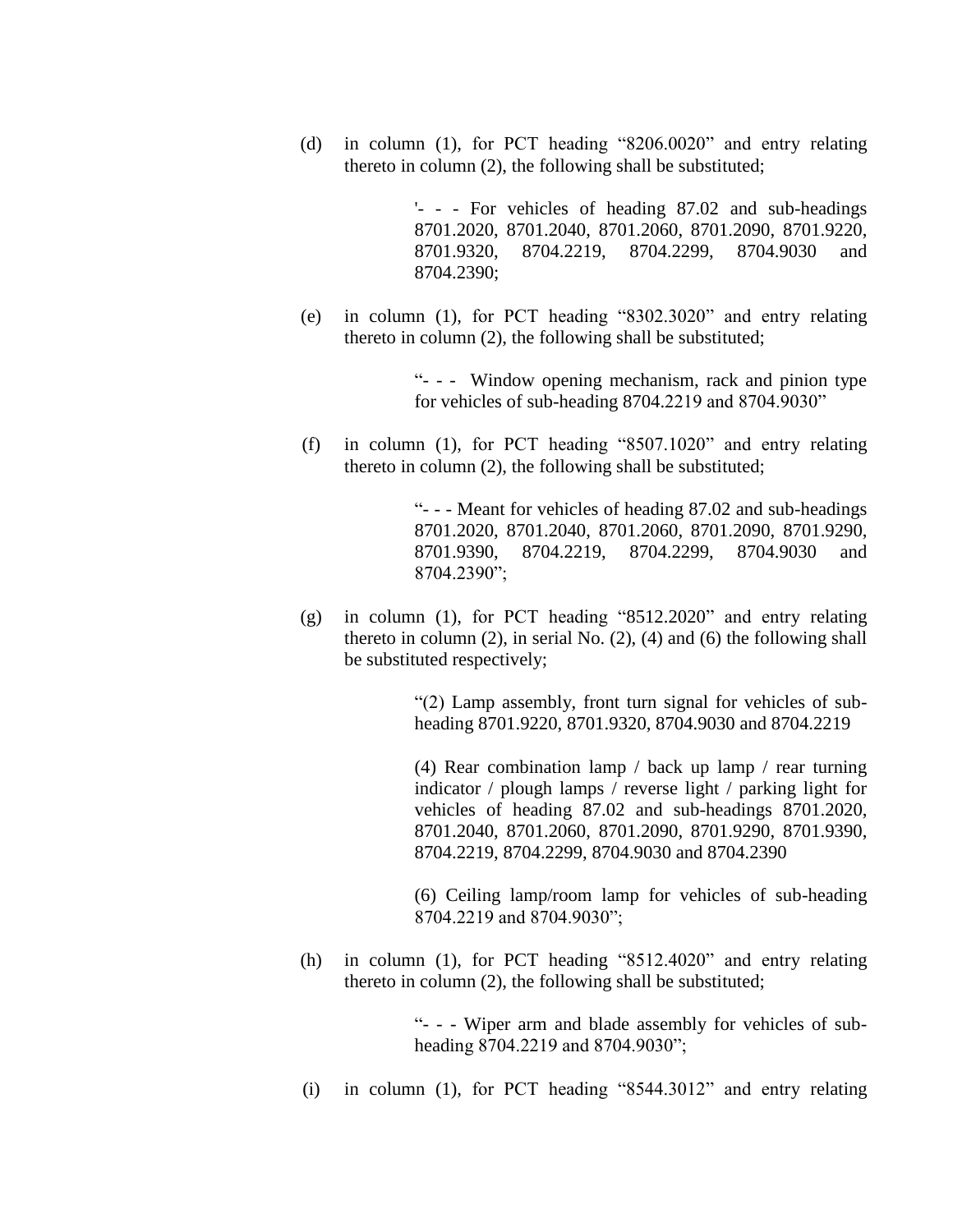thereto in column (2), the following shall be substituted;

"- - - - Wiring sets and cable sets for vehicles of heading 87.02 and sub-headings 8701.2020, 8701.2040, 8701.2060, 8701.2090, 8701.9290, 8701.9390, 8704.2219, 8704.2299, 8704.9030 and 8704.2390";

(j) in column (1), for PCT heading "8544.4222" and entry relating thereto in column (2), the following shall be substituted;

> "- - - -Wiring sets and cable sets for vehicles of heading 87.02 and sub-headings 8701.2020, 8701.2040, 8701.2060, 8701.2090, 8701.9290, 8701.9390, 8704.2219, 8704.2299, 8704.9030 and 8704.2390";

(k) in column (1), for PCT heading "8708.1010" and entry relating thereto in column (2), in serial No. (2) the following shall be substituted;

> "(2) Bumper (sheet metal type) and parts thereof for vehicles of sub - headings 8704.2219, 8704.2299, 8704.9030 and 8704.2390";

(l) in column (1), for PCT heading "8708.2120" and entry relating thereto in column (2), the following shall be substituted;

> "- - - For vehicles of heading 87.02 and sub-headings 8701.2020, 8701.2040, 8701.2060, 8701.2090, 8704.2219, 8704.2299, 8704.9030 and 8704.2390";

(m) in column (1), for PCT heading "8708.2942" and entry relating thereto in column (2), in heading (A) and (B) the following shall be substituted respectively;

> "- - - - (A) Following components for vehicles of sub heading 8704.2219 and 8704.9030

> (B) Following components for vehicles of sub – heading 8704.2299 and 8704.9030";

(n) in column (1), for PCT heading "8708.3032" and entry relating thereto in column (2), in serial (A) the following shall be substituted;

> "- - - - (A) Following components, of vehicles of sub heading 8704.2219 and 8704.9030";

(o) in column (1), for PCT heading "8708.5010" and entry relating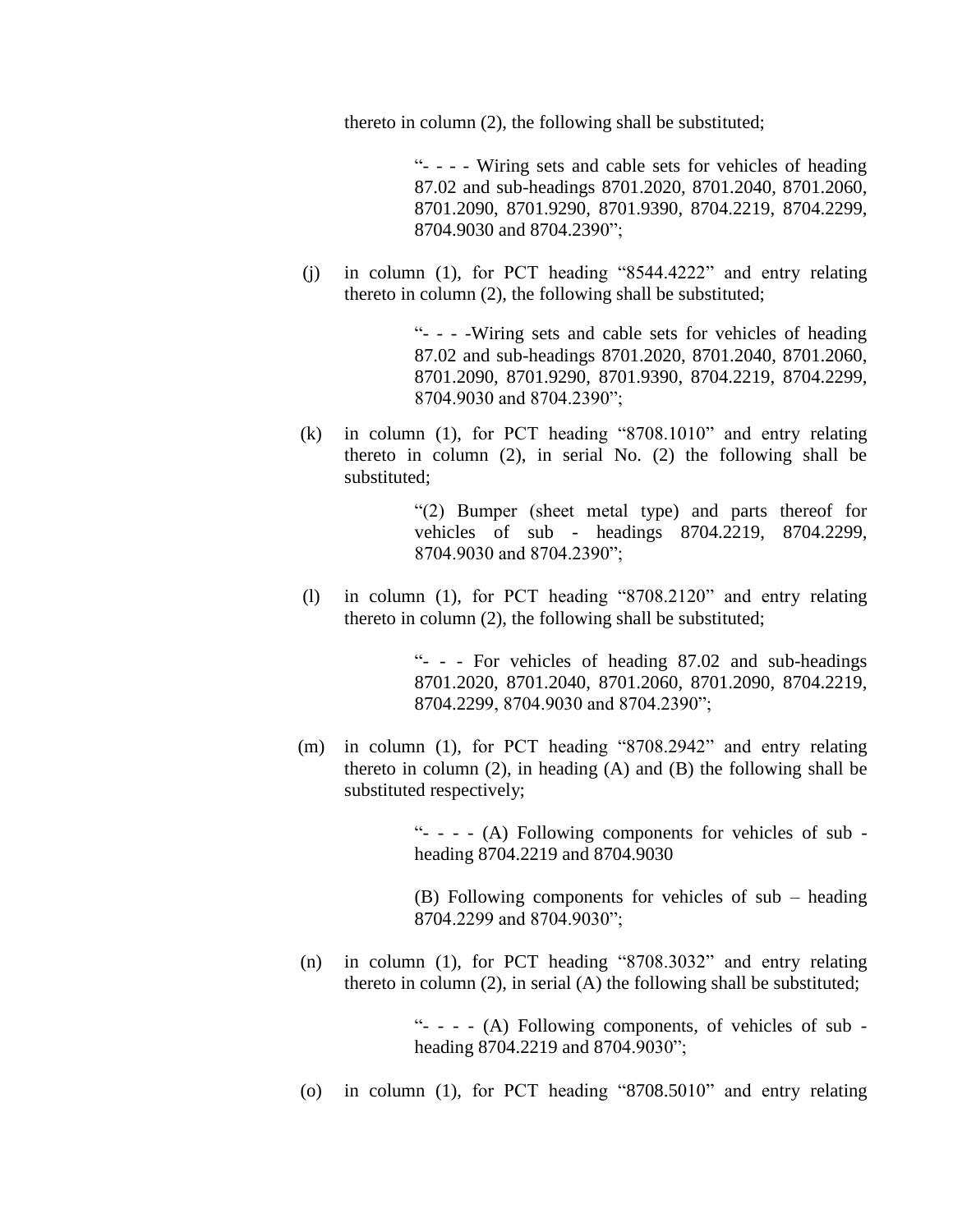thereto in column  $(2)$ , in serial No.  $(1)$ ,  $(2)$  and  $(4)$  the following shall be substituted respectively;

> "- - - (1) Built up drive axles with hub and brake drum for vehicles of heading 87.02 and sub - headings 8701.2090, 8704.2219, 8704.2299, 8704.9030 and 8704.2390

> (2) Wheel hubs for axles for vehicles of heading 87.02 and sub headings 8701.2020, 8701.2090, 8701.2040, 8701.2060, 8704.2219, 8704.2299, 8704.9030 and 8704.2390

> (4) Built up Non driving axles with hub and brake drums for vehicles of heading 87.02 and sub - headings 8701.2020, 8701.2040, 8701.2060, 8701.2090, 8704.2219, 8704.2299, 8704.9030 and 8704.2390 ; Dust protection caps for wheel hubs and Wheel hubs for axles for vehicles of heading 87.02 and sub heading 8701.2020, 8701.2040, 8701.2090, 8704.2219, 8704.2299 and 8704.2390";

(p) in column (1), for PCT heading "8708.7020" and entry relating thereto in column (2), the following shall be substituted;

> "- - - Road wheels (excluding casted), rims, discs, caps, ornaments and weights for vehicles of heading 87.02 and sub- headings 8701.9220, 8701.9390, 8704.2219, 8704.2299, 8704.9030 and 8704.2390";

(q) in column (1), for PCT heading "8708.9420" and entry relating thereto in column (2), in serial No. (1), the following shall be substituted;

> "- - - (1) Steering wheels (non foamed) and Covers Steering shafts for vehicles of sub - heading 8704.2219 and 8704.9030";

(r) in column (1), for PCT heading "8708.9950" and entry relating thereto in column (2), in serial No. (A) the following shall be substituted;

> "(A) For vehicles of sub - heading 8704.2219 and 8704.9030";

(s) in column (1), for PCT heading "9401.2020" and entry relating thereto in column (2), the following shall be substituted;